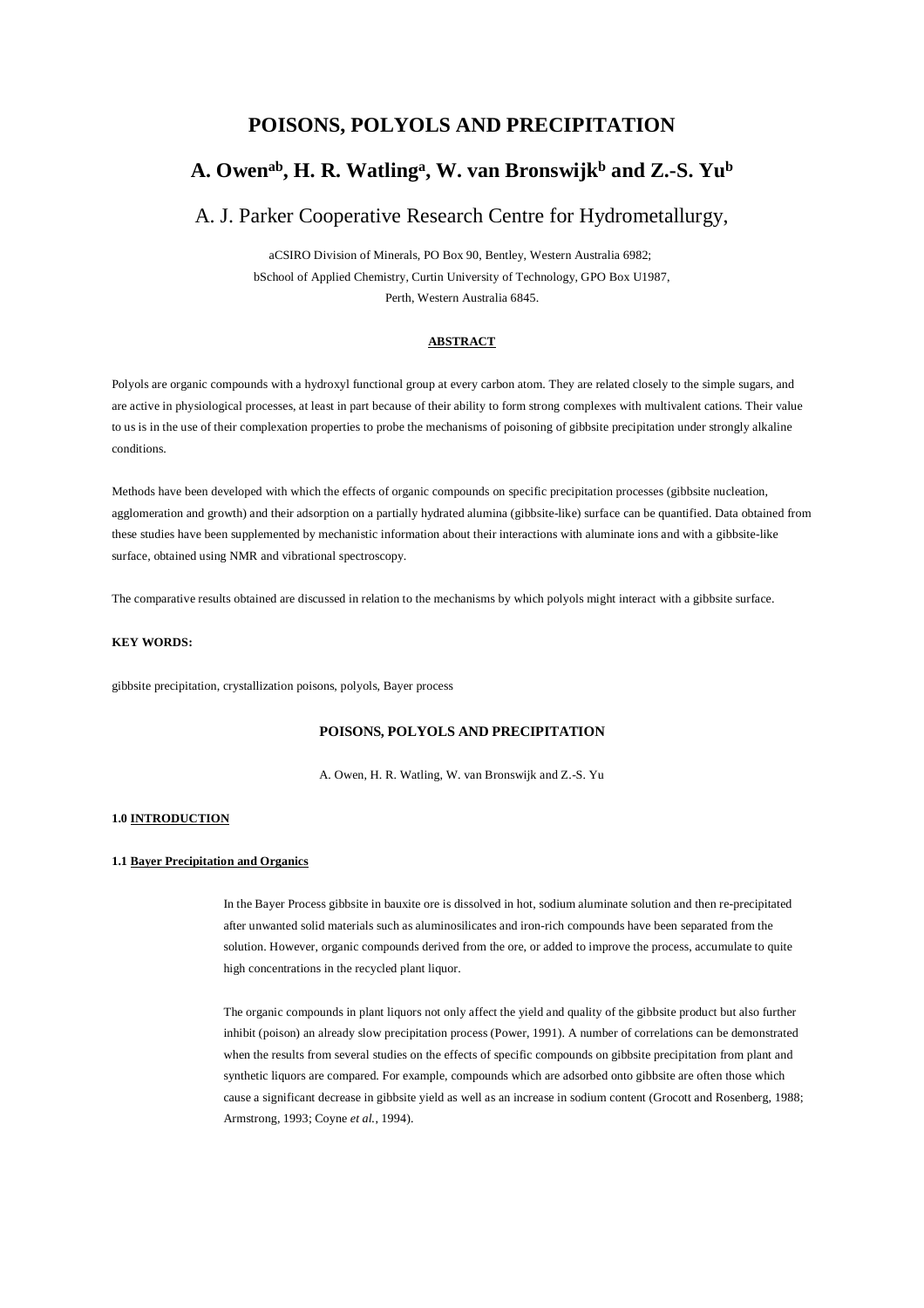These inhibitory effects can be used to advantage in studies about the mechanisms of precipitation poisoning, by choosing model organic compounds, in this case selected polyols, rather than those compounds which occur naturally in plant liquors.

## **1.2 Useful Properties of Polyols**



The ability of polyols to complex cations (at acid to neutral solution pH) and the role that stereochemistry plays in complexation have been collated by Angyal (1989) in a comprehensive review on complexes of metal cations with carbohydrates. Comparative data on the structures of complexes and their relative strengths reinforce his conclusion that polyols form complexes with metal cations in solution if they contain at least three hydroxyl groups in a favourable steric arrangement, the "M,P arrangement". The M,P arrangement is not naturally favoured but every polyol can take up the conformation by rotation around a C-C bond; however, the energy required varies with the configuration so that different polyols form complexes to a different extent under the same conditions. Tridentate bonding increases the stability of the complex, increasing the possibility of complex formation in alkaline solutions with metal anions,

such as borate and ferrate (Angyal, 1989).

# **1.3 This Study**

Threitol (C4), ribitol, arabinitol and xylitol (C5 stereoisomers), and sorbitol (C6) are five of a number of polyols which have been used for method development and to investigate correlations between poisoning of gibbsite precipitation, adsorption on a hydrated alumina surface and aluminate ion complexation in solution at high pH. Between them they exhibit the configurations which affect the rank order of polyol interactions (Angyal, 1989).

| CH <sub>2</sub> OH<br>HCOH<br><b>HOCH</b><br>СНЭОН | ҀН <sub>2</sub> ОН<br>HCOH<br>HCOH<br>HCOH<br>СН2ОН | СН2ОН<br>HOCH<br>HÇOH<br>HCOH<br>СНЭОН | СНЭОН<br>HCOH<br>HOCH<br>нсон<br>сноон | CH <sub>2</sub> OH<br>нсон<br>но¢н<br>HÇOH<br>HCOH<br>СН2ОН | The tendency of three vicinal oxygen atoms<br>in a polyol to form complexes with metal<br>ions decreases in the following order:<br>t-t: threo-threo sequence |
|----------------------------------------------------|-----------------------------------------------------|----------------------------------------|----------------------------------------|-------------------------------------------------------------|---------------------------------------------------------------------------------------------------------------------------------------------------------------|
| threitol<br>ω-t                                    | ribitol<br>ω-е<br>e-e                               | d-arabinitol<br>ω-t<br>e-t<br>ω-e      | xylitol<br>t-t<br>ω-t                  | d-sorbitol<br>t-t<br>ω-t<br>e-t<br>ω-е                      | ω-t: threo pair next to primary hydroxyl<br>e-t: erythro-threo sequence<br>ω-e: erythro pair next to primary hydroxyl<br>e-e: erythro-erythro sequence        |

## **2.0 EXPERIMENTAL**

# **2.1 Precipitation**

Gibbsite was precipitated from seeded aluminate solutions at different supersaturations and temperatures. Organic compounds were dissolved into the solutions just prior to seeding with either C31 or Hydral-710. In this way it was possible to study their effects on nucleation (C200, A/C 0.7, 60oC), agglomeration (C200, A/C 0.7, 80oC), or growth (C200, A/C 0.55, 80oC),, largely independently of the other processes. The effects of polyols on gibbsite morphologies were also investigated in parallel, unseeded precipitation tests (C200, A/C 0.7, 60oC).

#### **2.2 Adsorption**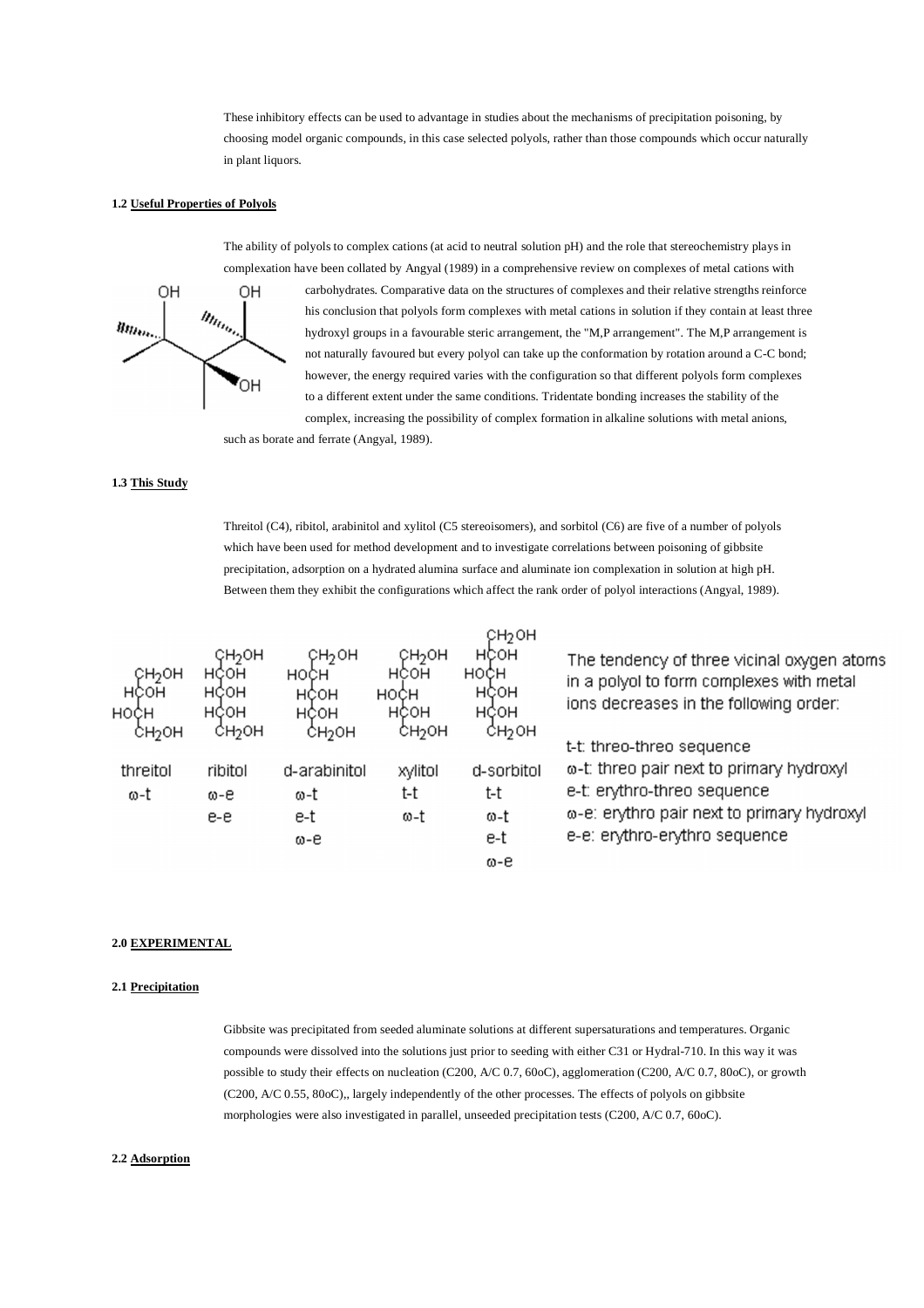Details of the methods for preparation of aluminate solutions (1.15 M NaAl(OH)<sub>4</sub> with

2.1 M NaOH excess), adsorption of polyols onto alumina and their quantification are described by van Bronswijk *et al.* (1999). The alumina surface on which adsorption took place was shown by vibrational spectroscopy to be partially hydrated and to have a surface-spectrum resembling that of gibbsite.

#### **2.3 Spectroscopy**

Stock solutions of aluminium in sodium hydroxide were prepared by dissolving aluminium wire in a 2 M sodium hydroxide solution. These were used to prepare a number of solutions having different polyol to aluminate ratios and a final hydroxide concentration of 1 M.

1H and 13C nmr spectra were obtained with a Varian Gemini 200 MHz Nuclear Magnetic Resonance spectrometer at ambient temperature. Spectral acquisition was optimised dependant upon the solution. Raman spectra were obtained with a Bruker RFS100 FT-Raman spectrometer and a Nd:YAG (1064 nm) laser at 4 cm-1 resolution. Infrared spectra were obtained with a Bruker IFS-66 FT-IR spectrometer and a Dipper-210 ATR solution probe at 4 cm-1 resolution and corrected for water absorption by a scaled subtraction of an appropriate caustic solution spectrum.

# **3.0 RESULTS AND DISCUSSION**

### **3.1 Effects of Polyols on Gibbsite Precipitation**

Threitol has the least effect on gibbsite crystal growth, the effect increasing with increased number of hydroxyl groups through the C5 isomers to sorbitol (Figure 1). Of particular interest is the variation across the C5 compounds, ribitol<arabinitol<xylitol.





Comparative inhibition of gibbsite growth (low supersaturation, 80oC)

#### by polyols at a concentration of 6 mM.

In similar tests at intermediate supersaturation (agglomeration) and high supersaturation (nucleation), the polyols were found to decrease overall precipitation yield as a function of time, and to delay and inhibit both agglomeration and nucleation processes in the same rank order as found for growth.

Inhibition of precipitation was also found in parallel, unseeded tests and was accompanied by interesting changes in the morphologies of the gibbsite crystals formed. Gibbsite crystals grown from pure solutions are well-formed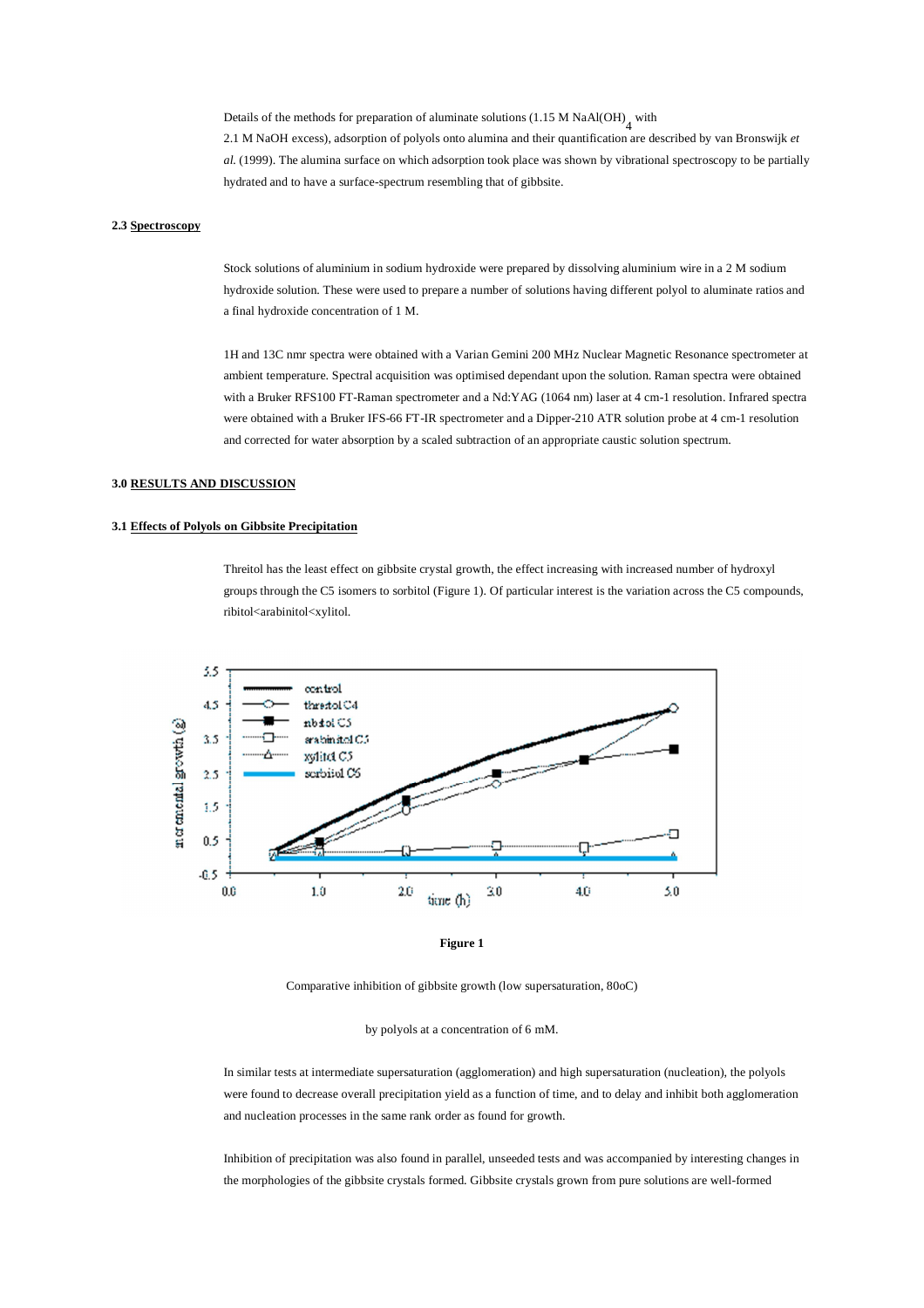hexagons with chamfered faces and smoothed surfaces. Similar crystals are formed in the presence of low concentrations of crystallization inhibitors (Figure 2).

In the presence of stronger inhibitors, chamfered faces are reduced or absent, crystals are thinner and/or needles may be formed. The morphological changes depend on both the strength of the inhibitor and the polyol concentration but are not predictable on the basis of either. They may occur without there necessarily being a reduction in precipitation yield and may be accompanied by roughening of crystal surfaces, a reduction in overall crystal size and an increase in fine material. Low concentrations of polyols promote scale formation.



Changed gibbsite morphologies in the presence of

(**A**) 4 mM xylitol; (**B**) 8 mM arabinitol; (**C**) 8 mM ribitol.

# **3.2 Adsorption on a Hydrated Alumina Surface**

The amounts of polyol adsorbed onto a high-surface-area, partially-hydrated aluminium oxide increased with increasing number of hydroxyl groups (threitol<arabinitol<sorbitol), illustrated for threitol and sorbitol, the two endmembers of the ranked series (Figure 3). Adsorption reduces the imbalance of attractive forces that exist at a surface, reducing the surface free energy of a heterogeneous system. The free energies calculated from the first part of the Langmuir adsorption isotherms show that binding of threitol is weaker than that of sorbitol by 2-3 kJ mol-1 for the initial adsorption. The second plateau in the isotherm may indicate the possible presence of more than one type of adsorption site.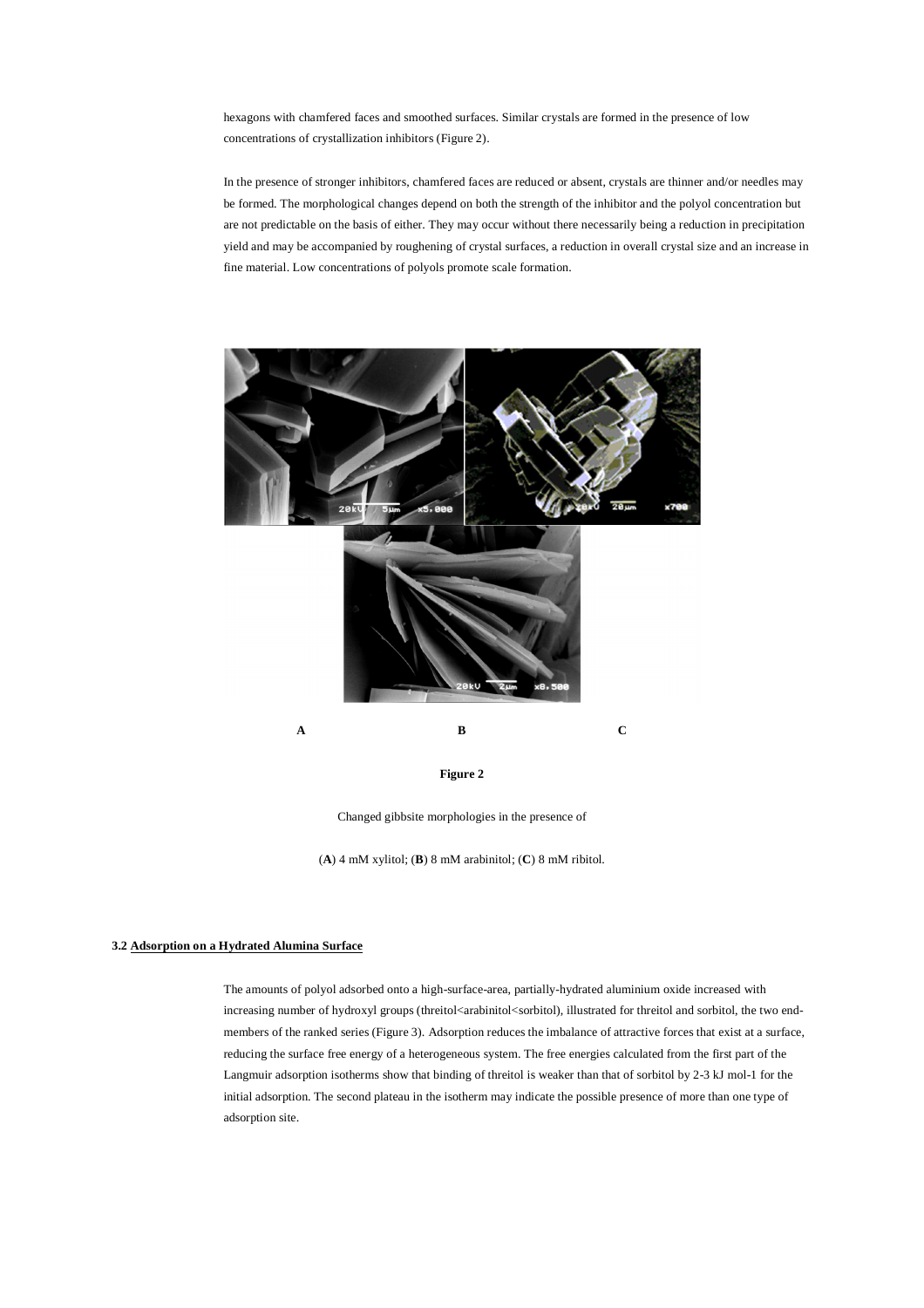Superimposed on this is the effect of stereochemistry; the C5 polyols exhibited the expected differences, ribitol<arabinitol<xylitol, in adsorption strengths*.*



Adsorption isotherms for threitol (C4) and sorbitol (C6) adsorbed from aluminate solutions 2.75 M NaAl(OH)<sub>4</sub> and 1 M NaOH (pH 14) onto an alumina surface.

### **3.3 Complexation with Aluminate Ions**

Differences in solution NMR and Raman spectra (illustrated for xylitol in Figures 4 and 5) indicate that polyolaluminate complexes are formed in alkaline solutions to varying extents. The trend is towards greater complexation with increasing number of hydroxyl groups (threitol<arabinitol<sorbitol), with complexation among the C5 polyols increasing from ribitol $\lt$ arabinitol $\lt$ xylitol, as was found for both crystallization inhibition and adsorption.



**Figure 4**

13C nmr spectra of alkaline-xylitol (left) and aluminate-xylitol (right).

(an unidentified impurity is not labelled)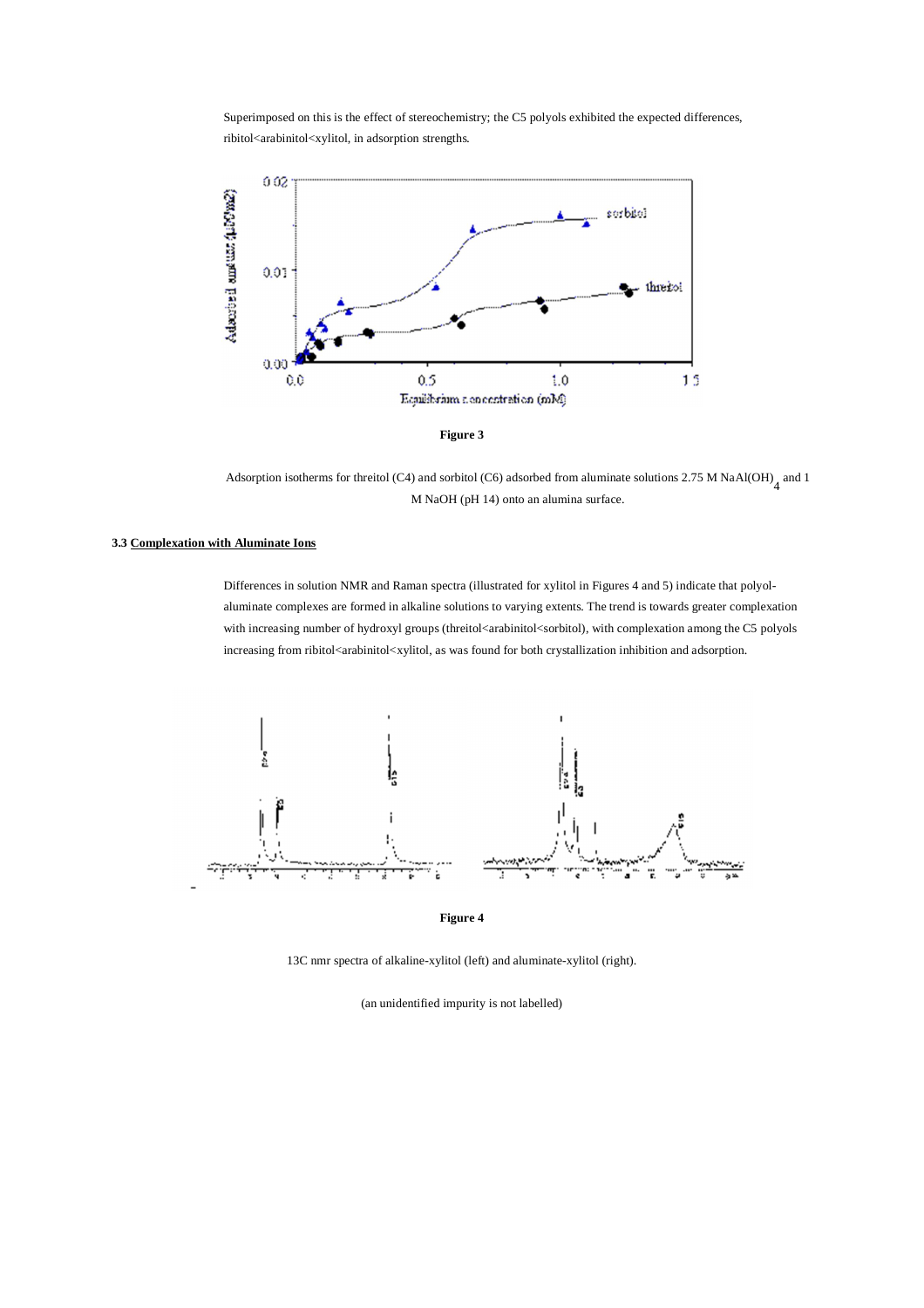



Raman spectra of xylitol in acidic (pH 2) and alkaline (pH 14) solution without aluminium ions; xylitol in acidic (pH 2) solution with Al3+, and in alkaline (pH 14) with Al(OH)4- ions. A spectrum for crystalline xylitol is also shown.

For the three C5 polyols, the above outcomes can be predicted by the ease with which the M,P configuration is adopted. For xylitol the three C2-C4 hydroxyl groups are already in this configuration and rotation about the terminal carbon bonds aligns the C1 and C5 hydroxyls as well. Arabinitol can form the M,P arrangement by rotation about the terminal (threo-adjacent OH) bond to bring the terminal hydroxyl into the axial position. However, this introduces a gauche interaction in the chain and is an unfavourable configuration. Ribitol can only adopt the M,P arrangement by rotation about the erythro-erythro bond forming the so-called "sickle" arrangement, which results in a 1,3 parallel interaction as well as gauche interactions so that complex formation is not favoured.

Sorbitol has the structure of xylitol with an additional C-OH and so will adopt the M,P configuration with the same ease as xylitol. It is therefore not surprising to find its activity is similar to that of xylitol. These stereochemical factors help explain the correlation between the complexing ability of aluminate ions at high pH, slow gibbsite growth, increased adsorption and nucleation inhibition.

# **4.0 DISCUSSION**

Adsorption, complexation and inhibition of gibbsite growth can all be correlated to the increasing number of hydroxyl groups present and in the case of the C5 and C6 compounds the stereochemistry of the individual polyol (Table 1).

#### **Table 1**

The comparative effects of five polyols on precipitation, adsorption and complex formation

| `est |  |  | threitol   ribitol   arabinitol   xylitol   sorbitol |  |  |
|------|--|--|------------------------------------------------------|--|--|
|------|--|--|------------------------------------------------------|--|--|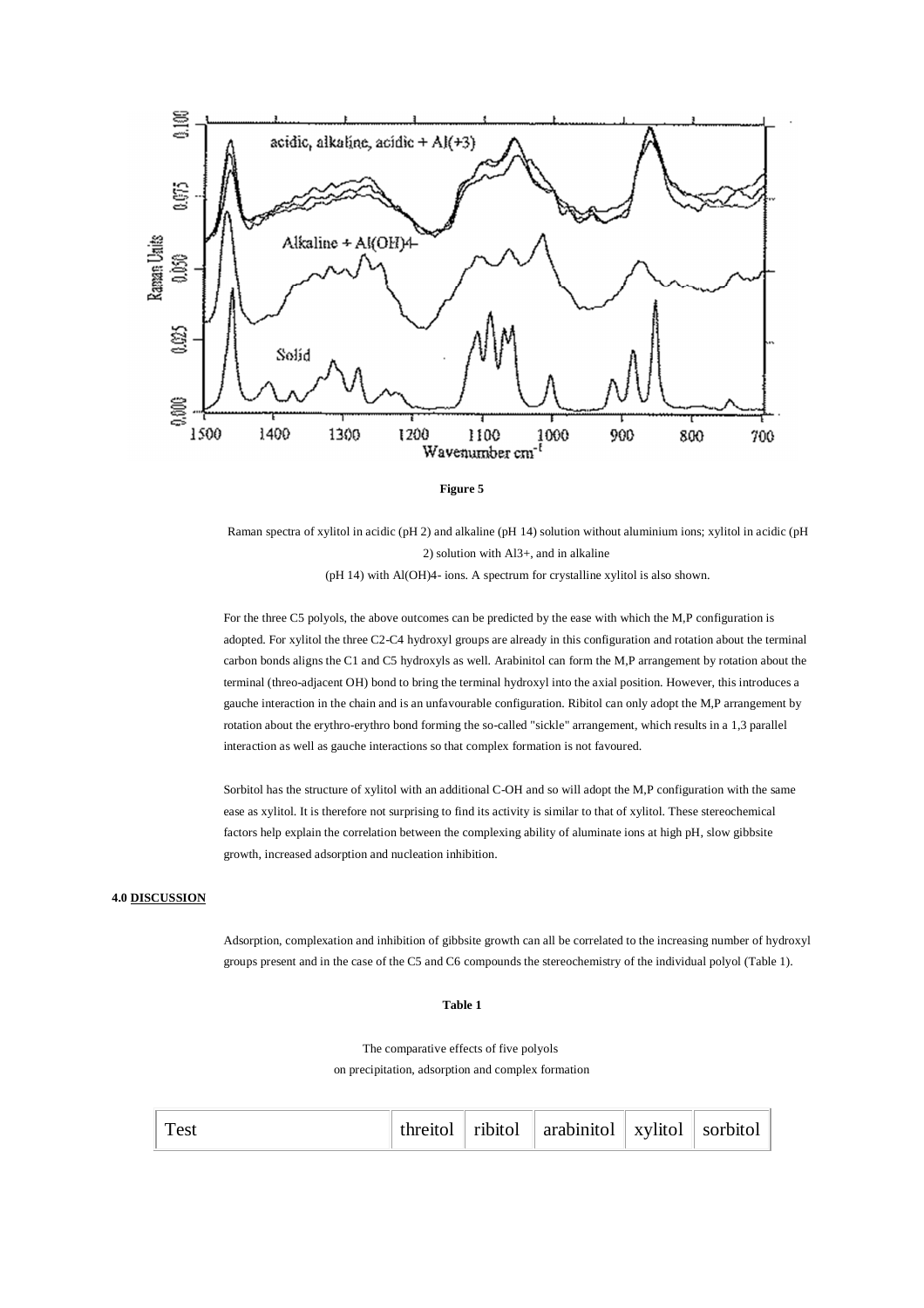| seeded precipitation yield<br>(expressed as a % of that in<br>the control); 6 mM polyol              | 84                      | 85                  | 58                    | 11                      | 6                       |
|------------------------------------------------------------------------------------------------------|-------------------------|---------------------|-----------------------|-------------------------|-------------------------|
| unseeded precipitation yield<br>(as % of that in control);<br>10 mM polyol                           | 89                      | 100                 | 30                    | $\leq$ 1                | $\leq$ 1                |
| adsorption on gibbsite-like<br>alumina surface (mol $g^{-1}$ )<br>polyol concentration<br>$0.075$ mM | 1.00<br>$\rm x 10^{-7}$ | 0.27<br>$x 10^{-7}$ | 1.30<br>$x \ 10^{-7}$ | 2.20<br>$\rm x 10^{-7}$ | 2.00<br>$\rm x 10^{-7}$ |
| evidence from spectroscopy<br>of complex formation<br>(additional bands and band<br>shifts)          | 6                       | 6                   | 4                     | 44                      | 44                      |

Preliminary data suggests that adsorption is particularly sensitive to polyhydroxy configuration and that it tends to parallel the trend observed for the inhibition of gibbsite precipitation under different conditions. Specifically, adsorption increases with increasing numbers of vicinal hydroxy groups and threo-threo sequences promote adsorption whilst erythro-erythro sequences have little effect.

From adsorption experiments it appears hydroxyl groups on the lower order, C4, polyols are possibly physisorbed via a weak Al-O(H)...H-O-C or Al-O-H...(H)O-C interaction whilst the higher order (more acidic) polyols are likely to be chemisorbed via stronger hydrogen bonding through an Al-O-H  $\leftarrow$  -O-C interaction. As adsorption experiments were conducted at pH 14, it is expected that deprotonation of the more acidic protons of the hydroxyl groups occurs, supporting the chemisorbed hypothesis (Figure 6).



**Figure 6**

Possible binding of the aluminate ion with xylitol.

The strong correlation between adsorption and inhibition of crystallization for the polyols studied thus far is consistent with the view that adsorption is a factor in the mechanism of such inhibition. The correlation can be extended further to include their ability to form complexes with aluminate ions in strongly alkaline solutions.

The different complexing abilities of C5 stereoisomers (xylitol>arabinitol>>ribitol) is readily explained in terms of the ability of each to adopt the M,P arrangement and enter into tridentate complexation. Although it is a widely held view that aluminium complexes with hydroxy-organic compounds, but that these either do not exist or are unstable at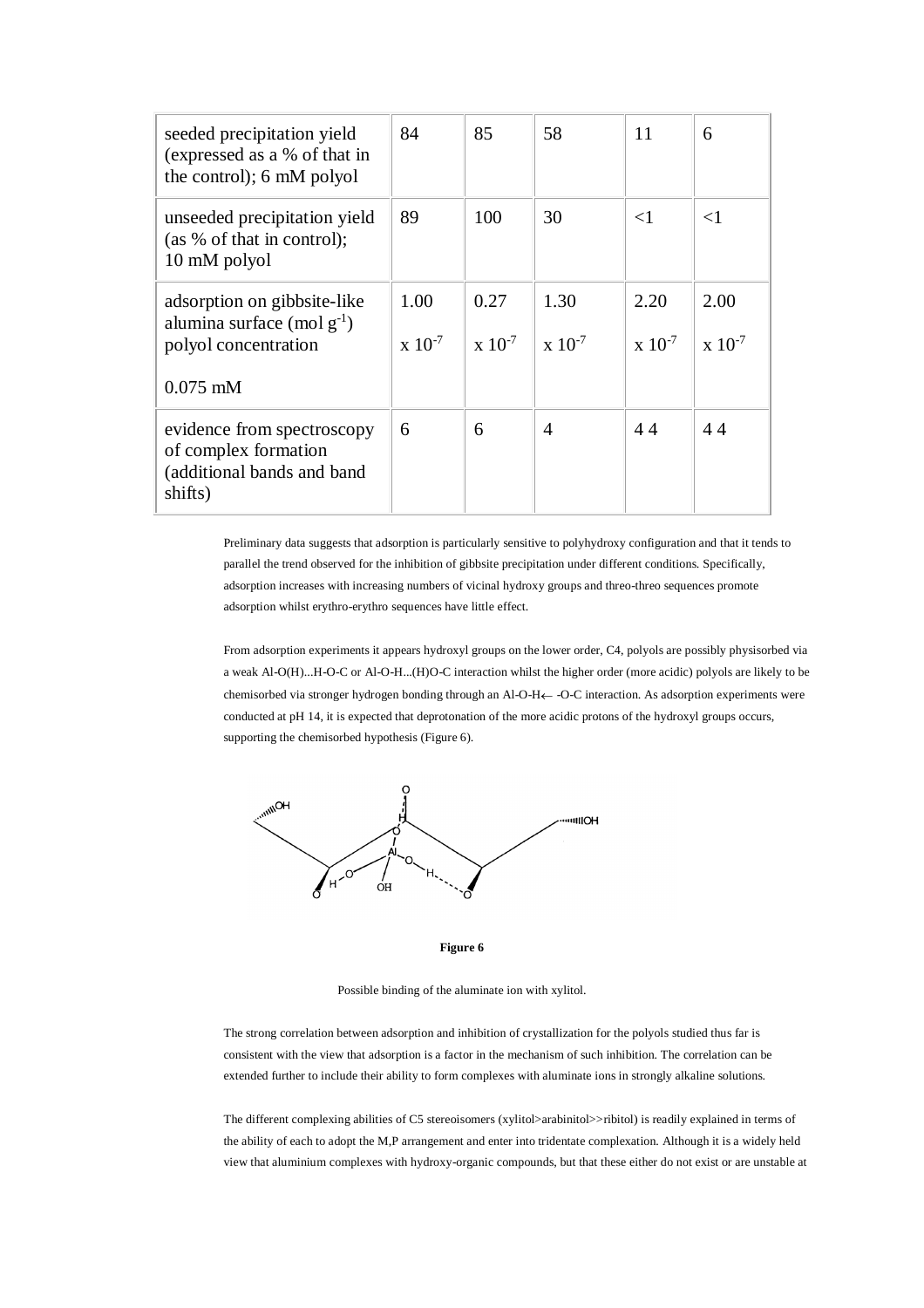high pH, our results confirm the earlier data of Smith et al. (1996) that polyol-aluminate complexes can form readily, depending on steric factors, and are stable at high solution pHs.

These authors suggested that complexation occurred through oxo-bridges between aluminate ions and deprotonated polyol hydroxide groups releasing water via a condensation reaction. Our spectroscopic data tend to support an alternate mechanism (Figure 6), in which deprotonated polyol hydroxide groups are stabilised via hydrogen bonding with aluminate ions (C-O--H--O-Al). It is possible that complexation in solution and adsorption on a gibbsite-like surface may occur by a similar interaction.

# **5.0 SUMMARY**

Selected polyols of different carbon chain length and stereochemistry show a range of inhibitory effects on gibbsite nucleation, agglomeration and growth from caustic aluminate solutions. Parallel trends are observed for surface adsorption and solution complexation. They are thus excellent model compounds with which to probe the mechanisms of gibbsite precipitation. The combination of methods gives both solid and solution data which can be used to describe or quantify polyol-gibbsite and polyol-aluminate ion interactions.

Comparative data demonstrate strong correlations between the ability of different polyols to form solution complexes with aluminate ions in strongly alkaline (pH 14) solutions, to adsorb on a hydrated alumina surface, and to poison gibbsite precipitation, not only by reducing overall precipitation yield but also by affecting the quality of the product.

Clearly further research is needed, particularly in relation to surface adsorption and solution complexation, before we are in a position to describe the mechanisms by which polyols affect gibbsite precipitation. However, we believe our continuing studies using such model compounds should enable the mechanisms of gibbsite precipitation poisoning to be elucidated and, indirectly, should provide information on mechanisms of gibbsite growth.

## **ACKNOWLEDGMENTS**

We thank Emeritus Professor Stephen Angyal for his encouragement and support of this research. The financial assistance of the Federal Government through its Cooperative Research Centres Programme is gratefully acknowledged.

#### **REFERENCES**

Angyal, S. J. (1989). Complexes of metal cations with carbohydrates in Solution. Adv. Carbohydr. Chem. Biochem., 47, 1-43 (and references therein).

Armstrong, L. (1993). Bound soda incorporation during hydrate precipitation. Proceedings Third Int. Alumina Quality Workshop (Hunter Valley, NSW), 282-292.

Coyne, J. F., Wainwright, M. S., Cant, N. W. and Grocott, S. C. (1994). Adsorption of hydroxy organic compounds on alumina trihydrate. Light Metals, 39-45.

Grocott, S. C. and Rosenberg, S. P. (1988). Soda in alumina. Possible mechanisms for soda incorporation. Proceedings [First] Int. Alumina Quality Workshop (Gladstone, QLD), 271-287.

Power, G. P. (1991). The impact and control or organic compounds in the extraction of alumina from bauxite. Proceedings Fifth AusIMM Extractive Metallurgy Conference (Perth, WA), 337-355.

Smith, P. G., Watling, H. R. and Crew, P. (1996). The effects of model organic compounds on gibbsite crystallization from alkaline aluminate solutions: polyols. Colloids and Surfaces A, 111, 119-130.